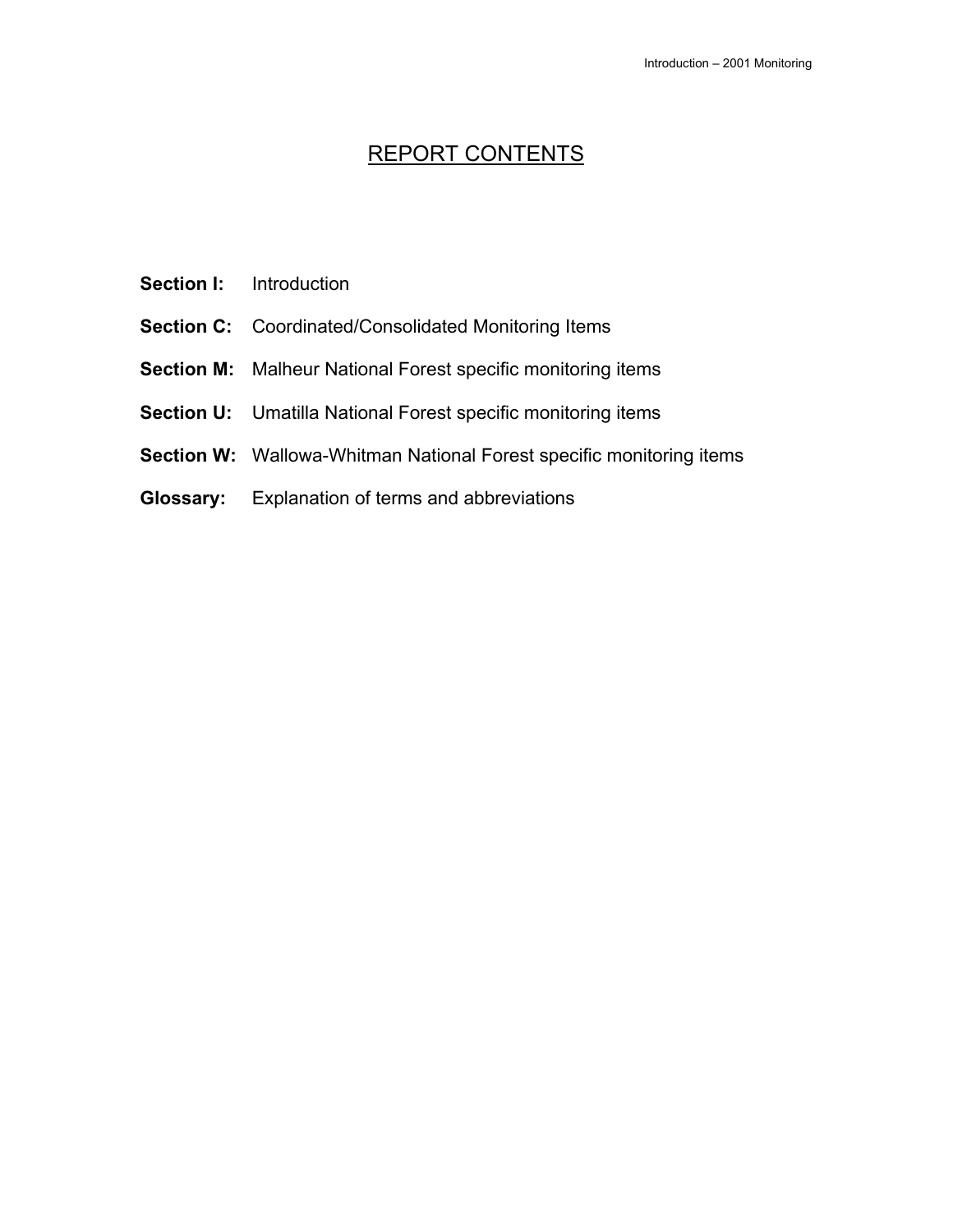# SECTION I – INTRODUCTION

This monitoring and evaluation report for fiscal year (FY) 2001 documents the Forest Plan monitoring results for the three Blue Mountain Forests (Malheur, Umatilla, and Wallowa-Whitman National Forests) of northeast Oregon and southeast Washington. Fiscal year 2001 ran from October 1, 2000, to September 30, 2001.

## Report Organization

This report is composed of five sections, this introduction being the first section. The remaining four sections document the monitoring items reported in FY2001. Section C contains the monitoring items which have been coordinated across the three Forests and are reported in generally the same manner. It also includes the results from the Tri-Forest Focus Monitoring completed in FY2001. This effort looked at the effects on the soils resource of implementing various projects. Sections M, U, and W contain those Forest specific monitoring items unique to a particular Forest.

### Report Emphasis Areas

Two emphasis areas for this year's report were identified. One was the National Forest Management Act (NFMA) requirement to complete a review of conditions on the land covered by the Forest Plan every five years to determine whether conditions or demands of the public have changed significantly. This five-year period review (1996 through 2001) was included in those monitoring question responses where information was available. The other emphasis area was identifying any "need for change" to help lay the foundation for the upcoming Forest Plan revision effort (planned to begin in FY2004).

#### Monitoring and Evaluation

Monitoring and evaluation occur at several scales and fulfill many purposes. At the site-specific project level, monitoring is generally focused on determining if actions were completed as specified in decision documents, and if they were effective in achieving specific goals. This level of monitoring is generally not directly reported in this document; although these findings are an important source of information to the level of monitoring this report focuses on, which is Forest Plan monitoring.

The Forest Plans for the National Forests in the Blue Mountains were approved by the Regional Forester in 1990. These plans provide direction for integrated management of resources on the three Forests, and are implemented through site-specific projects designed to be consistent with that direction. Monitoring at this level provides information to the agency and the public about how well the Forests are implementing Forest Plans, and if desired future conditions are being achieved.

Monitoring is integral to the correct and consistent implementation of Forest Plans. It consists of gathering data (generally on a sample basis), collecting and disclosing information, and making observations. Specific monitoring questions have been established by the Forests to ensure that monitoring and evaluation address information needed to measure Forest Plan accomplishment and effectiveness. These questions are identified in monitoring plans developed for each Forest, and are the foundation for this combined annual report. These Forest specific monitoring plans are: Malheur National Forest – *Forest Monitoring and Evaluation Plan* 1995, Umatilla National Forest *– Monitoring Strategy* 1994, and Wallowa-Whitman National Forest – *Monitoring Evaluation Report* 1991. Monitoring items in each plan are identified by number, which are used to track the items throughout this report.